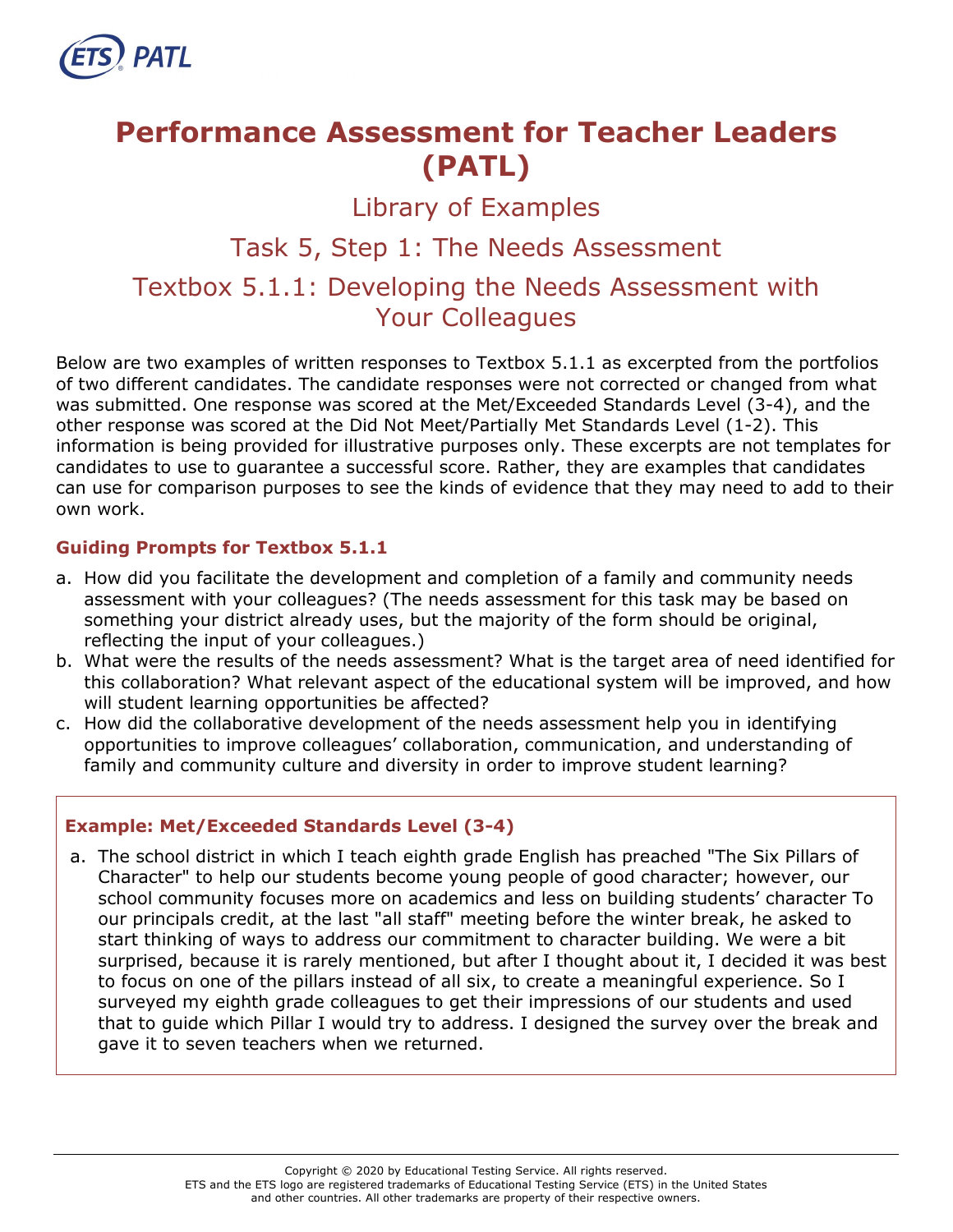#### **Example: Met/Exceeded Standards Level (cont'd.)**

- b. The surveys were returned in about two weeks, and, after reading a few responses, a trend emerged: our teachers felt that our students lacked empathy, particularly when it came to those outside their own circles of friends and family. Then, when I read, Jillian's and Ruth's responses, both who were new to our school, I realized that our school community, not just the students, felt a bit unwelcoming to outsiders. They also felt that our students were a bit disconnected from the rest of the world, and that our community was difficult for someone new to feel included. As our classrooms were near each other, I was not surprised to read this, because they'd casually shared their feelings with me. Keeping Jillian's and Ruth's feelings in mind, I thought we might be able to design an activity or function that would allow them to get more involved with families and our broader community. Casually, I mentioned this idea afterschool one day, and both were very interested. We had an afterschool meeting and spoke about how privileged our students are and wondered if this contributed toward a lack of empathy and of a broader, or even global, perspective of other people. We decided to hold an event that would benefit others outside our community, and that our students and community should be involved in the event itself, as well as developing it. This approach covered Jillian's and Ruth's desire to become more familiar with the community, but also addressed an issue that affected many of our students. We thought that doing something to impact a community outside our own could help our students develop a better sense of empathy and realize that they could positively affect people they did not even know, and might likely never meet. Ultimately, we agreed that a fundraiser through which Jillian and Ruth could engage the community by approaching parents and local businesses for donations, would allow our students to work on empathy building by learning about a cause and doing their part to positively impact it. What we needed to determine, however, was a cause, an appropriate fundraiser, getting administrative permission and how to delegate responsibilities
- c. By taking our principal's request to heart, analyzing all of the responses to my questionnaire and hearing Jillian's and Ruth's feedback, the three of us were able to identify and address a number of things. First we knew that our students' character could improve if they were more empathic and socially aware. We also identified two objectives, helping our students grow and helping Jillian and Ruth, two brand new teachers, feel more included and a part our school's community. The three of us agreed that holding an event that brings everyone together would give them both the chance to work with colleagues and students and to create connections with families and community members. However, we felt that we had to create something that would be meaningful to our entire school community, otherwise everyone might feel it is a waste of their time. I, personally, would never have chosen to focus on our developing our student's character and capacity to empathize, if it had not been brought to my attention by Jillian's and Ruth's observations and what we learned from our questionnaires. As 'outsiders,' both tapped into an issue that a lot of family and community members noticed but did not know how to address. This proved to be true, because so many people during and after the fundraiser expressed that it was wonderful to see the students "doing something for others," or "looking outside themselves."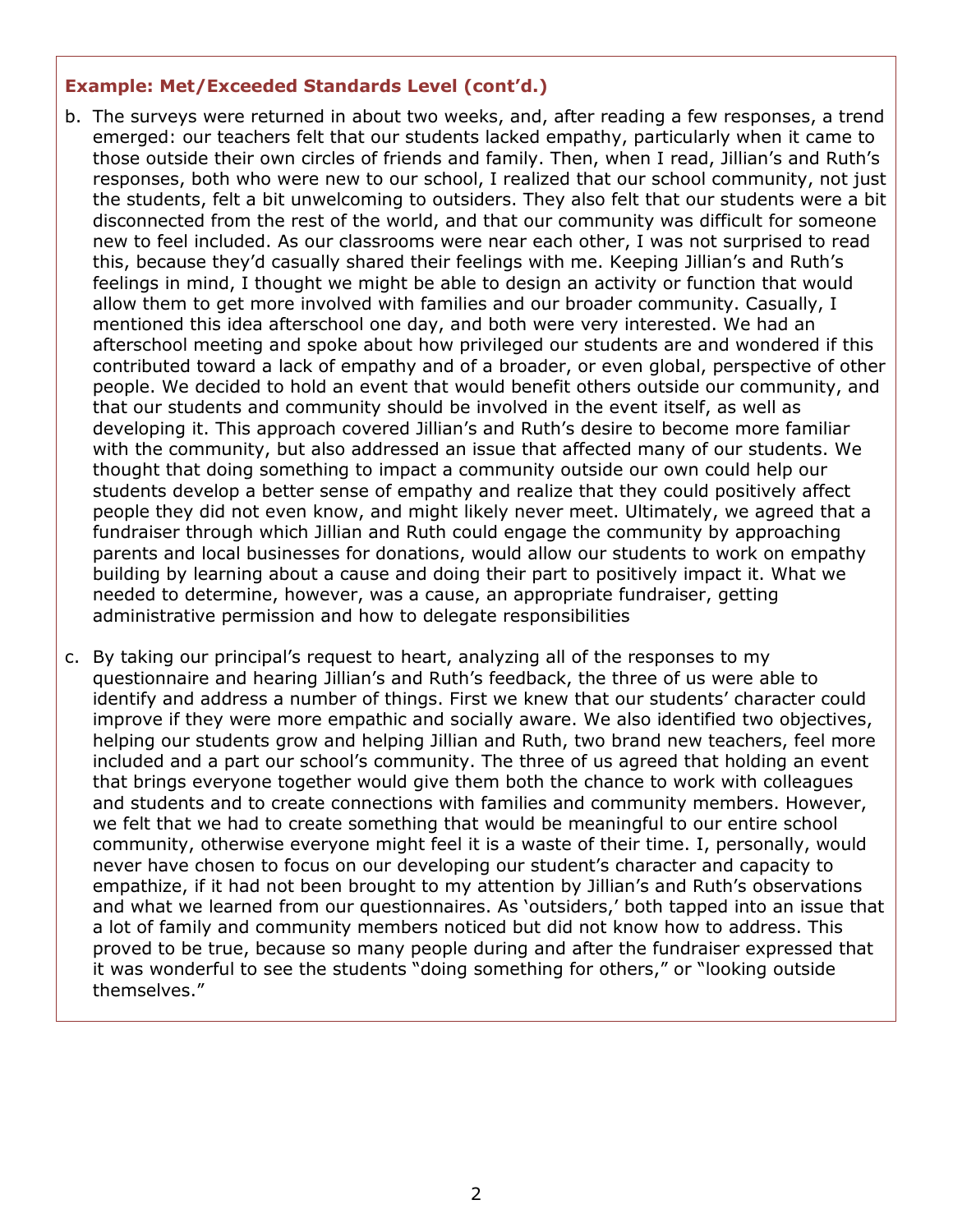### **Refer to the [Task 5](http://gace.ets.org/s/pdf/gace_teacher_leadership_assessment_task_5_rubric.pdf) Rubric and ask yourself:**

In the candidate's analysis of the family and community needs assessment, where is there evidence of the following?

- The facilitation and collaboration in developing a family and community needs assessment with colleagues
- The connection between the results of the needs assessment and the targeted area of need
- How the targeted area of need will improve a relevant aspect of the educational system and affect student learning
- How the collaborative development of the needs assessment helped identify opportunities to improve colleagues' collaboration with, communication with, and understanding of family and community culture and diversity in order to improve student learning

Why is the candidate's response *thorough* or *analytic?*

### **Example: Did Not Meet/Partially Met Standards Level (1-2)**

- a. In 2012, our school system underwent an external review by educational accreditors. During this accreditation process, stakeholders (parents, teachers, and students) from my school analyzed all aspects of our school's performance within five basic categories to determine both strengths and weaknesses. Once official results were released at the district level, we found our school data was comparative to the results of the external review team. Since then, both of my administrators have been working diligently to make amendments to the school improvement plan in an effort to enhance our school's overall effectiveness.
- b. As a member of the school leadership team which is comprised of 11 teachers, 1 Title I family liaison, and 2 administrators, I am involved in multiple areas of school improvement. Based on areas of need indicated by the educational accreditors' visit, our annual Title I Parent Survey was amended for the 2013-2014 school year. We used a document that had been previously used and added questions about our Parent/Student/Teacher Compact, Grade-Level Assessments, and Parent Input in regards to the School Improvement Plan. Per parent surveys, 20% felt a need for greater involvement in reviewing and revising the school improvement plan. This was confirmed by all stakeholders scoring this indicator a Level 2 at our educational accreditors' self-assessment review. Per our educational accreditors' self-assessment review, the one of the self-assessment team identified the need to ensure school-level data is consistency reported across all grade levels and to all stakeholders with explanations of different types of assessments.
- c. My colleagues along with the Title I family liaison, wanted to ensure that parents are not only aware of school-related events but also parent conferences, school improvement plan review meetings, and school-level assessment data. For the last several years, communication between both the school and parents is an area of need. Although gradelevel newsletters and weekly school related flyers are sent home, there remains a need for face-to-face conversations, technology-driven notifications, and notice of meetings that involve all stakeholders concerning a review of school improvement plan provides opportunities to make parent conferences more meaningful, revise Title I Parent/Student/Teacher Compacts, and involve parent stakeholders in school improvement meetings.